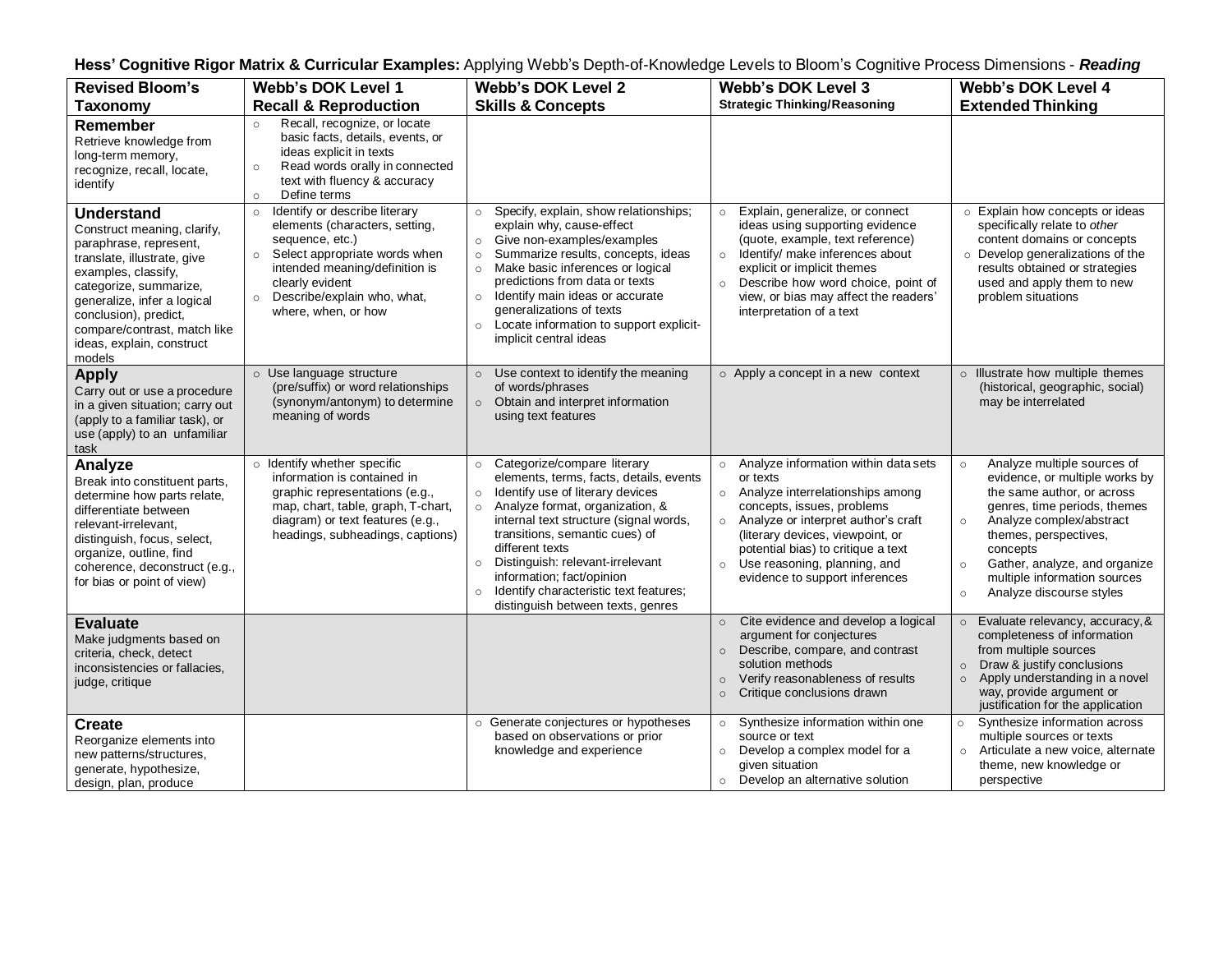| Hess' Cognitive Rigor Matrix & Curricular Examples: Applying Webb's Depth-of-Knowledge Levels to Bloom's Cognitive Process Dimensions - Writing |  |  |  |  |
|-------------------------------------------------------------------------------------------------------------------------------------------------|--|--|--|--|
|-------------------------------------------------------------------------------------------------------------------------------------------------|--|--|--|--|

| <b>Revised Bloom's</b>                                                                                                                                                                                                                                                                    | <b>Webb's DOK Level 1</b>                                                                                                                                                            | <b>Webb's DOK Level 2</b>                                                                                                                                                                                                                                                              | <b>Webb's DOK Level 3</b>                                                                                                                                                                                                                                                                                                            | Webb's DOK Level 4                                                                                                                                                                                                                                                                        |
|-------------------------------------------------------------------------------------------------------------------------------------------------------------------------------------------------------------------------------------------------------------------------------------------|--------------------------------------------------------------------------------------------------------------------------------------------------------------------------------------|----------------------------------------------------------------------------------------------------------------------------------------------------------------------------------------------------------------------------------------------------------------------------------------|--------------------------------------------------------------------------------------------------------------------------------------------------------------------------------------------------------------------------------------------------------------------------------------------------------------------------------------|-------------------------------------------------------------------------------------------------------------------------------------------------------------------------------------------------------------------------------------------------------------------------------------------|
| <b>Taxonomy</b>                                                                                                                                                                                                                                                                           | <b>Recall &amp; Reproduction</b>                                                                                                                                                     | <b>Skills &amp; Concepts</b>                                                                                                                                                                                                                                                           | <b>Strategic Thinking/Reasoning</b>                                                                                                                                                                                                                                                                                                  | <b>Extended Thinking</b>                                                                                                                                                                                                                                                                  |
| Remember<br>Retrieve knowledge from<br>long-term memory,<br>recognize, recall, locate,<br>identify                                                                                                                                                                                        |                                                                                                                                                                                      |                                                                                                                                                                                                                                                                                        |                                                                                                                                                                                                                                                                                                                                      |                                                                                                                                                                                                                                                                                           |
| <b>Understand</b><br>Construct meaning, clarify,<br>paraphrase, represent,<br>translate, illustrate, give<br>examples, classify,<br>categorize, summarize,<br>generalize, infer a logical<br>conclusion), predict,<br>compare/contrast, match like<br>ideas, explain, construct<br>models | o Describe or define facts, details,<br>terms<br>○ Select appropriate words to use<br>when intended meaning/definition<br>is clearly evident<br>$\circ$ Write simple sentences       | Specify, explain, show relationships;<br>$\circ$<br>explain why, cause-effect<br>o Give non-examples/examples<br>Take notes; organize ideas/data<br>$\circ$<br>Summarize results, concepts, ideas<br>$\circ$<br>Identify main ideas or accurate<br>$\circ$<br>generalizations of texts | Explain, generalize, or connect<br>$\circ$<br>ideas using supporting evidence<br>(quote, example, text reference)<br>o Write multi-paragraph composition<br>for specific purpose, focus, voice,<br>tone. & audience<br>$\circ$                                                                                                       | o Explain how concepts or ideas<br>specifically relate to other<br>content domains or concepts<br>o Develop generalizations of the<br>results obtained or strategies<br>used and apply them to new<br>problem situations                                                                  |
| <b>Apply</b><br>Carry out or use a procedure<br>in a given situation; carry out<br>(apply to a familiar task), or<br>use (apply) to an unfamiliar<br>task                                                                                                                                 | Apply rules or use resources to<br>$\circ$<br>edit specific spelling, grammar,<br>punctuation, conventions, word<br>use<br>Apply basic formats for<br>$\circ$<br>documenting sources | o Use context to identify the meaning<br>of words/phrases<br>o Obtain and interpret information<br>using text features<br>o Develop a text that may be limited to<br>one paragraph<br>o Apply simple organizational<br>structures (paragraph, sentence<br>types) in writing            | Revise final draft for meaning or<br>$\circ$<br>progression of ideas<br>o Apply internal consistency of text<br>organization and structure to<br>composing a full composition<br>Apply a concept in a new context<br>$\circ$<br>Apply word choice, point of view,<br>$\circ$<br>style to impact readers' interpretation<br>of a text | ○ Select or devise an approach<br>among many alternatives to<br>research a novel problem<br>o Illustrate how multiple themes<br>(historical, geographic, social)<br>may be interrelated                                                                                                   |
| Analyze<br>Break into constituent parts,<br>determine how parts relate,<br>differentiate between<br>relevant-irrelevant,<br>distinguish, focus, select,<br>organize, outline, find<br>coherence, deconstruct (e.g.,<br>for bias, point of view)                                           | $\circ$ Decide which text structure is<br>appropriate to audience and<br>purpose                                                                                                     | o Compare literary elements, terms,<br>facts, details, events<br>o Analyze format, organization, &<br>internal text structure (signal words,<br>transitions, semantic cues) of<br>different texts<br>Distinguish: relevant-irrelevant<br>$\circ$<br>information; fact/opinion          | Analyze interrelationships among<br>$\circ$<br>concepts, issues, problems<br>o Apply tools of author's craft (literary<br>devices, viewpoint, or potential<br>dialogue) with intent<br>Use reasoning, planning, and<br>$\circ$<br>evidence to support inferences made                                                                | Analyze multiple sources of<br>$\circ$<br>evidence, or multiple works by<br>the same author, or across<br>genres, or time periods<br>Analyze complex/abstract<br>$\circ$<br>themes, perspectives,<br>concepts<br>Gather, analyze, and organize<br>$\circ$<br>multiple information sources |
| <b>Evaluate</b><br>Make judgments based on<br>criteria, check, detect<br>inconsistencies or fallacies.<br>judge, critique                                                                                                                                                                 |                                                                                                                                                                                      |                                                                                                                                                                                                                                                                                        | Cite evidence and develop a logical<br>$\circ$<br>argument for conjectures<br>Describe, compare, and contrast<br>$\circ$<br>solution methods<br>Verify reasonableness of results<br>$\circ$<br>Justify or critique conclusions<br>$\circ$                                                                                            | $\circ$ Evaluate relevancy, accuracy, &<br>completeness of information<br>from multiple sources<br>Draw & justify conclusions<br>$\circ$<br>Apply understanding in a novel<br>$\circ$<br>way, provide argument or<br>justification for the application                                    |
| <b>Create</b><br>Reorganize elements into<br>new patterns/structures,<br>generate, hypothesize,<br>design, plan, produce                                                                                                                                                                  | o Brainstorm ideas, concepts,<br>problems, or perspectives related<br>to a topic or concept                                                                                          | o Generate conjectures or hypotheses<br>based on observations or prior<br>knowledge and experience                                                                                                                                                                                     | Develop a complex model for a<br>$\circ$<br>given situation<br>Develop an alternative solution<br>$\circ$                                                                                                                                                                                                                            | Synthesize information across<br>$\circ$<br>multiple sources or texts<br>Articulate a new voice, alternate<br>$\circ$<br>theme, new knowledge or<br>perspective                                                                                                                           |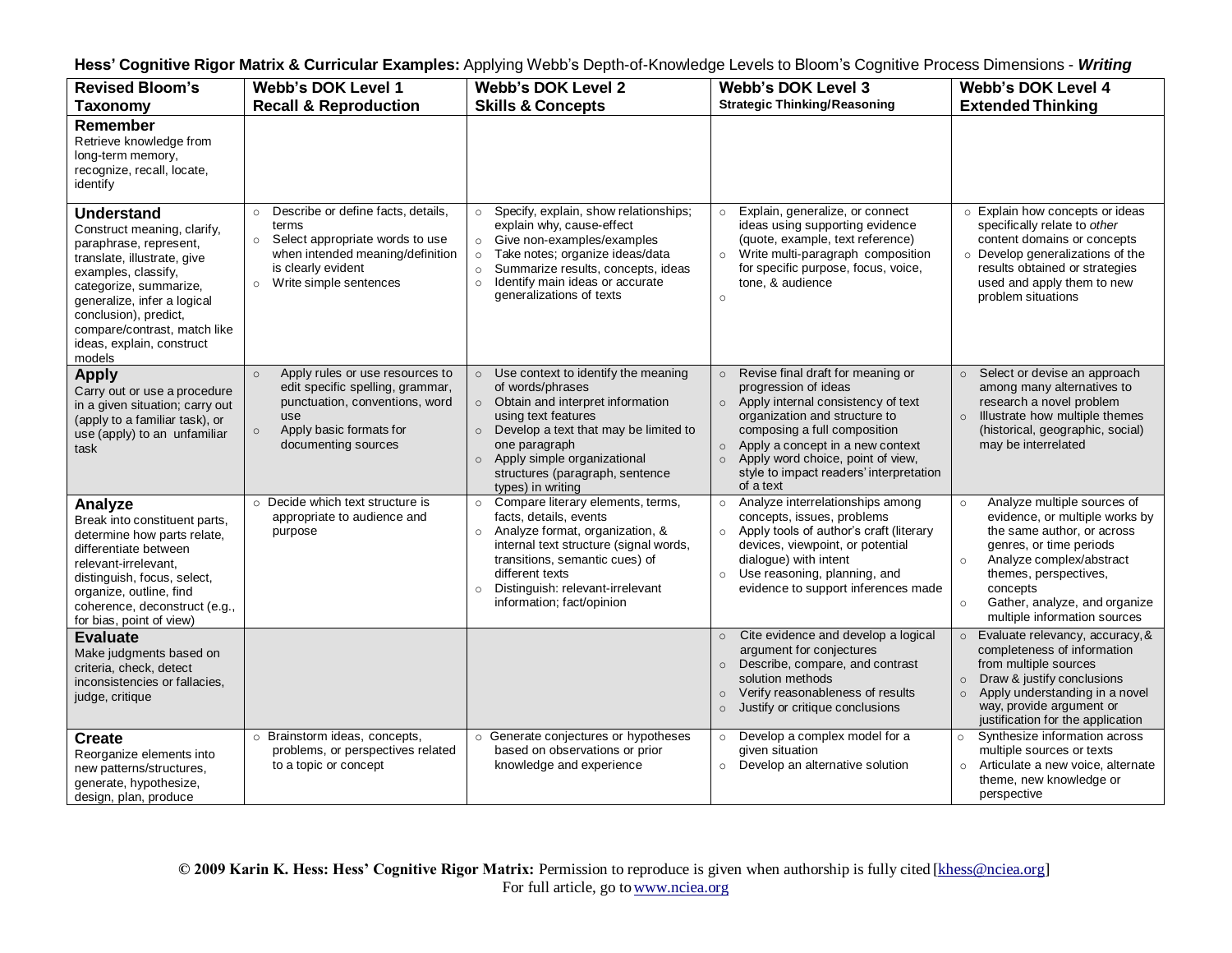Hess' Cognitive Rigor Matrix & Curricular Examples: Applying Webb's Depth-of-Knowledge Levels to Bloom's Cognitive Process Dimensions - ELA

| <b>Revised Bloom's</b>                                                                                                                                                                                                                                                       | Webb's DOK Level 1                                                                                                                                                                                                                                                                                                            | <b>Webb's DOK Level 2</b>                                                                                                                                                                                                                                                                                                                                                                             | Webb's DOK Level 3                                                                                                                                                                                                                                                                                                                                                                                | Webb's DOK Level 4                                                                                                                                                                                                                                                                                         |
|------------------------------------------------------------------------------------------------------------------------------------------------------------------------------------------------------------------------------------------------------------------------------|-------------------------------------------------------------------------------------------------------------------------------------------------------------------------------------------------------------------------------------------------------------------------------------------------------------------------------|-------------------------------------------------------------------------------------------------------------------------------------------------------------------------------------------------------------------------------------------------------------------------------------------------------------------------------------------------------------------------------------------------------|---------------------------------------------------------------------------------------------------------------------------------------------------------------------------------------------------------------------------------------------------------------------------------------------------------------------------------------------------------------------------------------------------|------------------------------------------------------------------------------------------------------------------------------------------------------------------------------------------------------------------------------------------------------------------------------------------------------------|
| Taxonomy                                                                                                                                                                                                                                                                     | <b>Recall &amp; Reproduction</b>                                                                                                                                                                                                                                                                                              | <b>Skills &amp; Concepts</b>                                                                                                                                                                                                                                                                                                                                                                          | <b>Strategic Thinking/ Reasoning</b>                                                                                                                                                                                                                                                                                                                                                              | <b>Extended Thinking</b>                                                                                                                                                                                                                                                                                   |
| Remember<br>Retrieve knowledge from long-<br>term memory, recognize, recall,<br>locate, identify                                                                                                                                                                             | Recall, recognize, or locate<br>$\circ$<br>basic facts, details, events, or<br>ideas explicit in texts<br>Read words orally in connected<br>۰<br>text with fluency & accuracy                                                                                                                                                 |                                                                                                                                                                                                                                                                                                                                                                                                       |                                                                                                                                                                                                                                                                                                                                                                                                   |                                                                                                                                                                                                                                                                                                            |
| Understand<br>Construct meaning, clarify,<br>paraphrase, represent, translate,<br>illustrate, give examples,<br>classify, categorize, summarize,<br>generalize, infer a logical<br>conclusion), predict,<br>compare/contrast, match like<br>ideas, explain, construct models | o Identify or describe literary<br>elements (characters, setting,<br>sequence, etc.)<br>o Select appropriate words when<br>intended meaning/definition is<br>clearly evident<br>o Describe/explain who, what,<br>where, when, or how<br>o Define/describe facts, details,<br>terms, principles<br>Write simple sentences<br>۰ | o Specify, explain, show relationships;<br>explain why, cause-effect<br>o Give non-examples/examples<br>Summarize results, concepts, ideas<br>۰<br>o Make basic inferences or logical<br>predictions from data or texts<br>o Identify main ideas or accurate<br>generalizations of texts<br>o Locate information to support explicit-<br>implicit central ideas                                       | Explain, generalize, or connect<br>۰<br>ideas using supporting evidence<br>(quote, example, text reference)<br>o Identify/ make inferences about<br>explicit or implicit themes<br>o Describe how word choice, point of<br>view, or bias may affect the readers'<br>interpretation of a text<br>Write multi-paragraph composition<br>۰<br>for specific purpose, focus, voice,<br>tone, & audience | o Explain how concepts or ideas<br>specifically relate to other content<br>domains or concepts<br>o Develop generalizations of the<br>results obtained or strategies<br>used and apply them to new<br>problem situations                                                                                   |
| <b>Apply</b><br>Carry out or use a procedure in<br>a given situation; carry out<br>(apply to a familiar task), or use<br>(apply) to an unfamiliar task                                                                                                                       | o Use language structure<br>(pre/suffix) or word relationships<br>(synonym/antonym) to determine<br>meaning of words<br>Apply rules or resources to edit<br>$\bullet$<br>spelling, grammar, punctuation,<br>conventions, word use<br>Apply basic formats for<br>$\bullet$<br>documenting sources                              | o Use context to identify the meaning<br>of words/phrases<br>o Obtain and interpret information<br>using text features<br>o Develop a text that may be limited to<br>one paragraph<br>o Apply simple organizational<br>structures (paragraph, sentence<br>types) in writing                                                                                                                           | Apply a concept in a new context<br>ö.<br>o Revise final draft for meaning or<br>progression of ideas<br>o Apply internal consistency of text<br>organization and structure to<br>composing a full composition<br>o Apply word choice, point of view,<br>style to impact readers' /viewers'<br>interpretation of a text                                                                           | o Illustrate how multiple themes<br>(historical, geographic, social)<br>may be interrelated<br>o Select or devise an approach<br>among many alternatives to<br>research a novel problem                                                                                                                    |
| Analyze<br>Break into constituent parts,<br>determine how parts relate,<br>differentiate between relevant-<br>irrelevant, distinguish, focus,<br>select, organize, outline, find<br>coherence, deconstruct (e.g., for<br>bias or point of view)                              | Identify whether specific<br>$\circ$<br>information is contained in<br>graphic representations (e.g.,<br>map, chart, table, graph, T-chart,<br>diagram) or text features (e.g.,<br>headings, subheadings, captions)<br>o Decide which text structure is<br>appropriate to audience and<br>purpose                             | o Categorize/compare literary<br>elements, terms, facts/details, events<br>o Identify use of literary devices<br>o Analyze format, organization, &<br>internal text structure (signal words,<br>transitions, semantic cues) of<br>different texts<br>o Distinguish: relevant-irrelevant<br>information: fact/opinion<br>o Identify characteristic text features;<br>distinguish between texts, genres | o Analyze information within data sets<br>or texts<br>o Analyze interrelationships among<br>concepts, issues, problems<br>o Analyze or interpret author's craft<br>(literary devices, viewpoint, or<br>potential bias) to create or critique a<br>text<br>o Use reasoning, planning, and<br>evidence to support inferences                                                                        | Analyze multiple sources of<br>۰<br>evidence, or multiple works by<br>the same author, or across<br>genres, time periods, themes<br>Analyze complex/abstract<br>ö<br>themes, perspectives, concepts<br>Gather, analyze, and organize<br>۰<br>multiple information sources<br>Analyze discourse styles<br>۰ |
| <b>Evaluate</b><br>Make judgments based on<br>criteria, check, detect<br>inconsistencies or fallacies.<br>judge, critique                                                                                                                                                    |                                                                                                                                                                                                                                                                                                                               |                                                                                                                                                                                                                                                                                                                                                                                                       | o Cite evidence and develop a logical<br>argument for conjectures<br>o Describe, compare, and contrast<br>solution methods<br>o Verify reasonableness of results<br>o Justify or critique conclusions drawn                                                                                                                                                                                       | o Evaluate relevancy, accuracy, &<br>completeness of information from<br>multiple sources<br>o Apply understanding in a novel<br>way, provide argument or<br>justification for the application                                                                                                             |
| Create<br>Reorganize elements into new<br>patterns/structures, generate,<br>hypothesize, design, plan,<br>produce                                                                                                                                                            | Brainstorm ideas, concepts,<br>problems, or perspectives related to<br>a topic or concept                                                                                                                                                                                                                                     | o Generate conjectures or hypotheses<br>based on observations or prior<br>knowledge and experience                                                                                                                                                                                                                                                                                                    | o Synthesize information within one<br>source or text<br>o Develop a complex model for a<br>given situation<br>o Develop an alternative solution                                                                                                                                                                                                                                                  | o Synthesize information across<br>multiple sources or texts<br>o Articulate a new voice, alternate<br>theme, new knowledge or<br>perspective                                                                                                                                                              |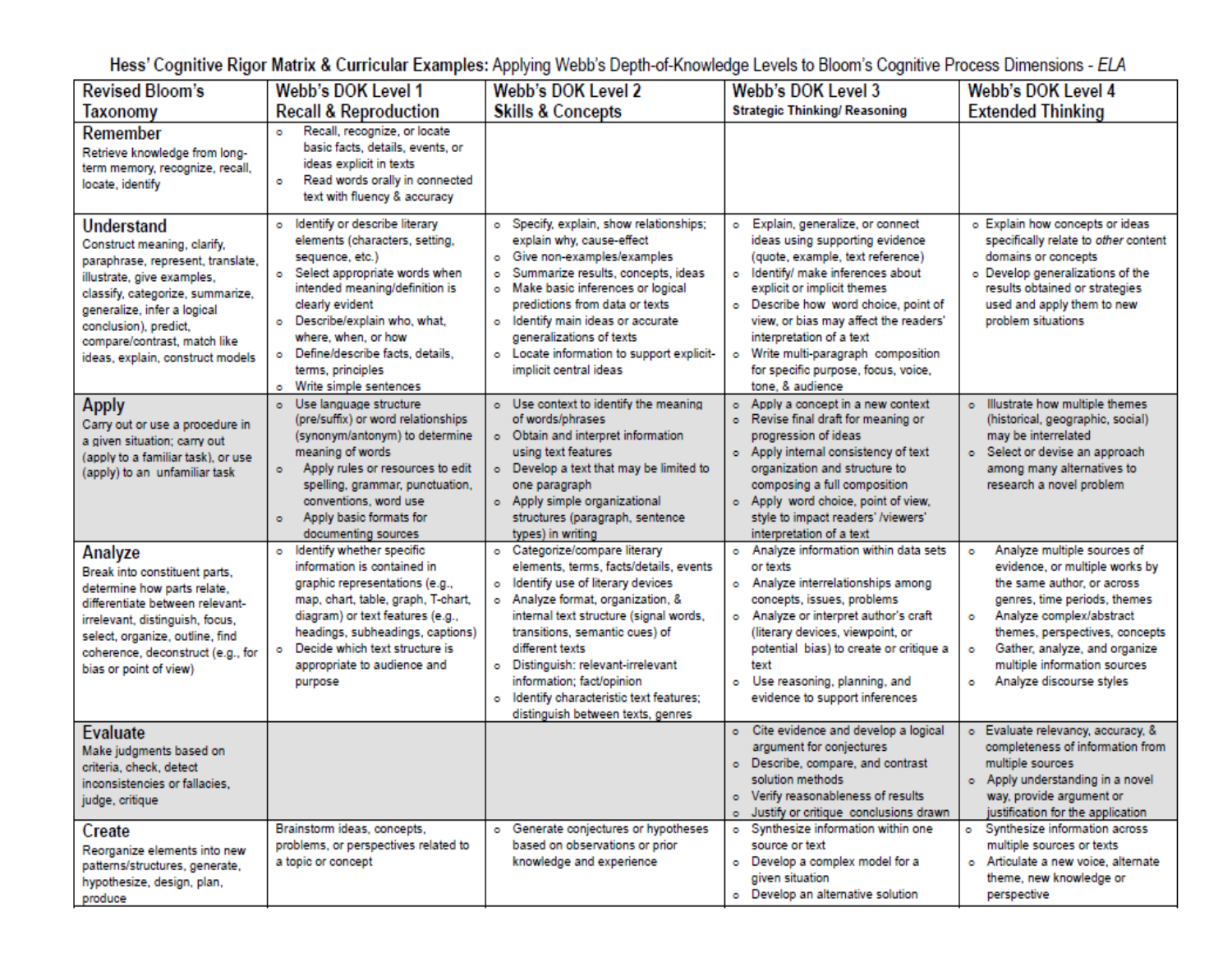| <b>Revised Bloom's</b>                                                                                                                                                                                                                                                                                                    | <b>Webb's DOK Level 1</b>                                                                                                                                                                                                                                                                                                                                                 | <b>Webb's DOK Level 2</b>                                                                                                                                                                                                                                                                                                                                                                                                                    | <b>Webb's DOK Level 3</b>                                                                                                                                                                                                                                                                                                 | Webb's DOK Level 4                                                                                                                                                                                                                                                                   |
|---------------------------------------------------------------------------------------------------------------------------------------------------------------------------------------------------------------------------------------------------------------------------------------------------------------------------|---------------------------------------------------------------------------------------------------------------------------------------------------------------------------------------------------------------------------------------------------------------------------------------------------------------------------------------------------------------------------|----------------------------------------------------------------------------------------------------------------------------------------------------------------------------------------------------------------------------------------------------------------------------------------------------------------------------------------------------------------------------------------------------------------------------------------------|---------------------------------------------------------------------------------------------------------------------------------------------------------------------------------------------------------------------------------------------------------------------------------------------------------------------------|--------------------------------------------------------------------------------------------------------------------------------------------------------------------------------------------------------------------------------------------------------------------------------------|
| <b>Taxonomy</b>                                                                                                                                                                                                                                                                                                           | <b>Recall &amp; Reproduction</b>                                                                                                                                                                                                                                                                                                                                          | <b>Skills &amp; Concepts</b>                                                                                                                                                                                                                                                                                                                                                                                                                 | <b>Strategic Thinking/Reasoning</b>                                                                                                                                                                                                                                                                                       | <b>Extended Thinking</b>                                                                                                                                                                                                                                                             |
| Remember<br>Retrieve knowledge from<br>long-term memory,<br>recognize, recall, locate,<br>identify                                                                                                                                                                                                                        | Recall, observe, & recognize<br>$\circ$<br>facts, principles, properties<br>Recall/ identify conversions<br>$\circ$<br>among representations or<br>numbers (e.g., customary and<br>metric measures)                                                                                                                                                                       |                                                                                                                                                                                                                                                                                                                                                                                                                                              |                                                                                                                                                                                                                                                                                                                           |                                                                                                                                                                                                                                                                                      |
| <b>Understand</b><br>Construct meaning, clarify,<br>paraphrase, represent,<br>translate, illustrate, give<br>examples, classify,<br>categorize, summarize,<br>generalize, infer a logical<br>conclusion (such as from<br>examples given), predict,<br>compare/contrast, match like<br>ideas, explain, construct<br>models | Evaluate an expression<br>$\circ$<br>Locate points on a grid or<br>$\circ$<br>number on number line<br>Solve a one-step problem<br>$\circ$<br>Represent math relationships in<br>$\circ$<br>words, pictures, or symbols<br>Read, write, compare decimals<br>$\circ$<br>in scientific notation                                                                             | Specify and explain relationships<br>$\circ$<br>(e.g., non-examples/examples;<br>cause-effect)<br>Make and record observations<br>$\circ$<br>Explain steps followed<br>$\circ$<br>Summarize results or concepts<br>$\circ$<br>Make basic inferences or logical<br>$\circ$<br>predictions from data/observations<br>Use models /diagrams to represent<br>$\circ$<br>or explain mathematical concepts<br>Make and explain estimates<br>$\circ$ | Use concepts to solve non-routine<br>$\circ$<br>problems<br>Explain, generalize, or connect ideas<br>$\circ$<br>using supporting evidence<br>Make and justify conjectures<br>$\circ$<br>Explain thinking when more than one<br>$\circ$<br>response is possible<br>o Explain phenomena in terms of<br>concepts             | ○ Relate mathematical or scientific<br>concepts to other content areas,<br>other domains, or other<br>concepts<br>o Develop generalizations of the<br>results obtained and the<br>strategies used (from<br>investigation or readings) and<br>apply them to new problem<br>situations |
| <b>Apply</b><br>Carry out or use a procedure<br>in a given situation; carry out<br>(apply to a familiar task), or<br>use (apply) to an unfamiliar<br>task                                                                                                                                                                 | Follow simple procedures<br>$\circ$<br>(recipe-type directions)<br>Calculate, measure, apply a rule<br>$\circ$<br>(e.g., rounding)<br>Apply algorithm or formula (e.g.,<br>$\circ$<br>area, perimeter)<br>Solve linear equations<br>$\circ$<br>Make conversions among<br>$\circ$<br>representations or numbers, or<br>within and between customary<br>and metric measures | Select a procedure according to<br>$\circ$<br>criteria and perform it<br>o Solve routine problem applying<br>multiple concepts or decision points<br>o Retrieve information from a table,<br>graph, or figure and use it solve a<br>problem requiring multiple steps<br>Translate between tables, graphs,<br>$\circ$<br>words, and symbolic notations (e.g.,<br>graph data from a table)<br>Construct models given criteria<br>$\circ$       | o Design investigation for a specific<br>purpose or research question<br>o Conduct a designed investigation<br>Use concepts to solve non-routine<br>$\circ$<br>problems<br>$\circ$ Use & show reasoning, planning,<br>and evidence<br>o Translate between problem &<br>symbolic notation when not a direct<br>translation | Select or devise approach<br>$\circ$<br>among many alternatives to<br>solve a problem<br>Conduct a project that specifies<br>$\circ$<br>a problem, identifies solution<br>paths, solves the problem, and<br>reports results                                                          |
| Analyze<br>Break into constituent parts,<br>determine how parts relate.<br>differentiate between<br>relevant-irrelevant,<br>distinguish, focus, select,<br>organize, outline, find<br>coherence, deconstruct                                                                                                              | Retrieve information from a table<br>$\circ$<br>or graph to answer a question<br>Identify whether specific<br>$\circ$<br>information is contained in<br>graphic representations (e.g.,<br>table, graph, T-chart, diagram)<br>Identify a pattern/trend<br>$\circ$                                                                                                          | Categorize, classify materials, data,<br>$\circ$<br>figures based on characteristics<br>Organize or order data<br>$\circ$<br>Compare/ contrast figures or data<br>$\circ$<br>Select appropriate graph and<br>$\circ$<br>organize & display data<br>Interpret data from a simple graph<br>$\circ$<br>Extend a pattern<br>$\circ$                                                                                                              | Compare information within or<br>$\circ$<br>across data sets or texts<br>o Analyze and draw conclusions from<br>data, citing evidence<br>Generalize a pattern<br>$\circ$<br>Interpret data from complex graph<br>$\circ$<br>Analyze similarities/differences<br>$\circ$<br>between procedures or solutions                | Analyze multiple sources of<br>$\circ$<br>evidence<br>analyze complex/abstract<br>$\circ$<br>themes<br>Gather, analyze, and evaluate<br>$\circ$<br>information                                                                                                                       |
| <b>Evaluate</b><br>Make judgments based on<br>criteria, check, detect<br>inconsistencies or fallacies,<br>judge, critique                                                                                                                                                                                                 |                                                                                                                                                                                                                                                                                                                                                                           |                                                                                                                                                                                                                                                                                                                                                                                                                                              | Cite evidence and develop a logical<br>$\circ$<br>argument for concepts or solutions<br>Describe, compare, and contrast<br>$\circ$<br>solution methods<br>Verify reasonableness of results<br>$\circ$                                                                                                                     | Gather, analyze, & evaluate<br>$\circ$<br>information to draw conclusions<br>Apply understanding in a novel<br>$\circ$<br>way, provide argument or<br>justification for the application                                                                                              |
| Create<br>Reorganize elements into<br>new patterns/structures,<br>generate, hypothesize,<br>design, plan, construct,<br>produce                                                                                                                                                                                           | Brainstorm ideas, concepts, or<br>$\circ$<br>perspectives related to a topic                                                                                                                                                                                                                                                                                              | o Generate conjectures or hypotheses<br>based on observations or prior<br>knowledge and experience                                                                                                                                                                                                                                                                                                                                           | Synthesize information within one<br>$\circ$<br>data set, source, or text<br>o Formulate an original problem given<br>a situation<br>Develop a scientific/mathematical<br>$\circ$<br>model for a complex situation                                                                                                        | Synthesize information across<br>$\circ$<br>multiple sources or texts<br>Design a mathematical model<br>$\circ$<br>to inform and solve a practical<br>or abstract situation                                                                                                          |

**Hess' Cognitive Rigor Matrix & Curricular Examples:** Applying Webb's Depth-of-Knowledge Levels to Bloom's Cognitive Process Dimensions – *Math/Science*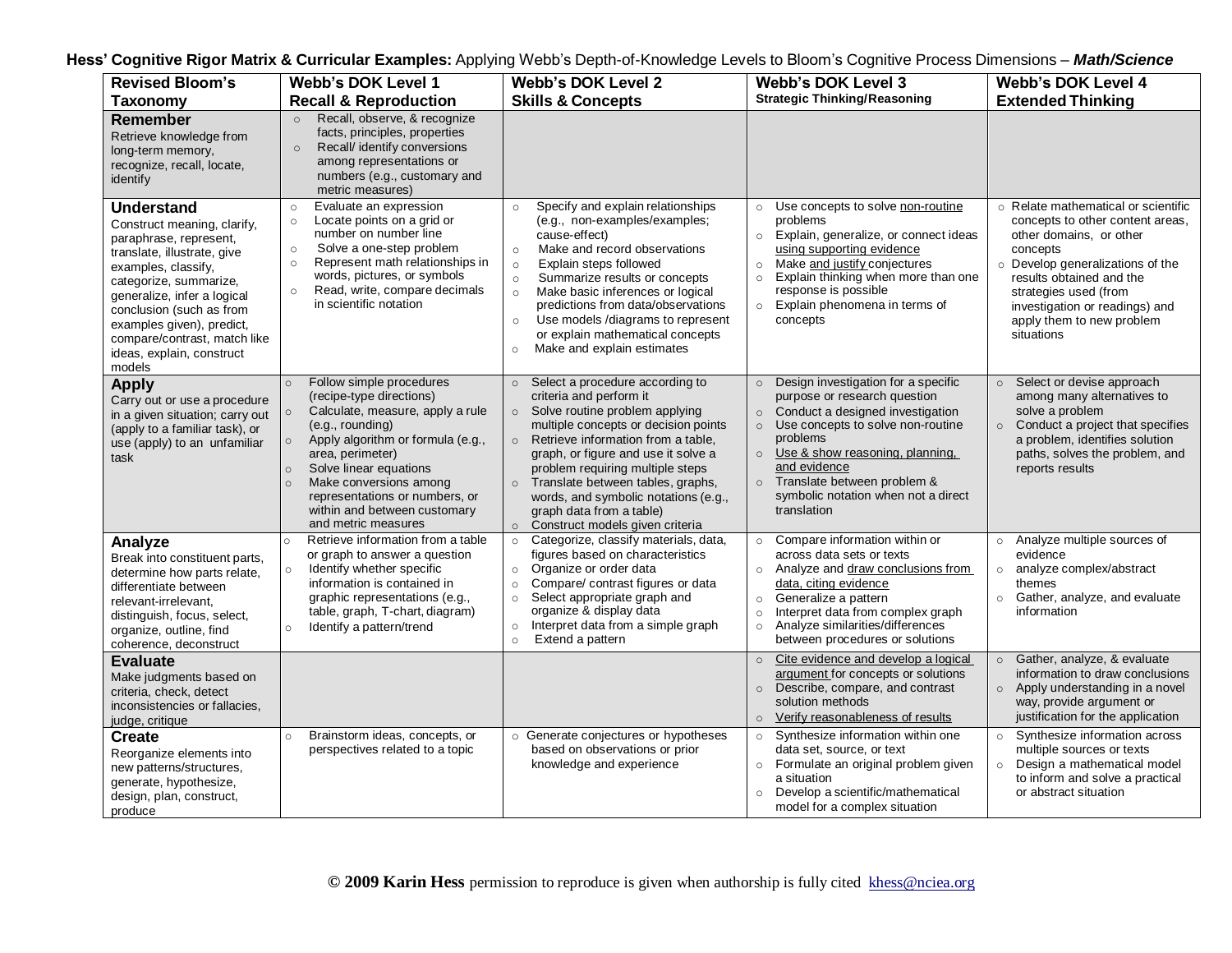# **Applying Webb's Depth of Knowledge Levels for Social Studies**

(Based on Webb and Wixson, K. Hess, Center for Assessment/NCIEA, 2004)

| <b>Webb's DOK Levels</b>                                                                                                                                                                                                                                                                                                                                                                                                                           |                                                                                                                                                                                                                                                                                                                                                                                                                                                            |                                                                                                                                                                                                                                                                                                                                                                                                                                                                                                                                                                                                                                         |                                                                                                                                                                                                                                                                                                                                                                                                                                                                                                                                                                                                                                                                                                                                                                                                                                                                                                                                |  |  |
|----------------------------------------------------------------------------------------------------------------------------------------------------------------------------------------------------------------------------------------------------------------------------------------------------------------------------------------------------------------------------------------------------------------------------------------------------|------------------------------------------------------------------------------------------------------------------------------------------------------------------------------------------------------------------------------------------------------------------------------------------------------------------------------------------------------------------------------------------------------------------------------------------------------------|-----------------------------------------------------------------------------------------------------------------------------------------------------------------------------------------------------------------------------------------------------------------------------------------------------------------------------------------------------------------------------------------------------------------------------------------------------------------------------------------------------------------------------------------------------------------------------------------------------------------------------------------|--------------------------------------------------------------------------------------------------------------------------------------------------------------------------------------------------------------------------------------------------------------------------------------------------------------------------------------------------------------------------------------------------------------------------------------------------------------------------------------------------------------------------------------------------------------------------------------------------------------------------------------------------------------------------------------------------------------------------------------------------------------------------------------------------------------------------------------------------------------------------------------------------------------------------------|--|--|
| <b>Recall and Reproduction</b><br>(DOK 1)                                                                                                                                                                                                                                                                                                                                                                                                          | <b>Skills and Concepts/</b><br><b>Basic Reasoning</b><br>(DOK 2)                                                                                                                                                                                                                                                                                                                                                                                           | <b>Strategic Thinking/</b><br><b>Complex</b><br><b>Reasoning (DOK 3)</b>                                                                                                                                                                                                                                                                                                                                                                                                                                                                                                                                                                | <b>Extended Thinking/</b><br>Reasoning<br>(DOK 4)                                                                                                                                                                                                                                                                                                                                                                                                                                                                                                                                                                                                                                                                                                                                                                                                                                                                              |  |  |
| • Identify who, when, what where,<br>and why<br>• Recall facts, terms, concepts,<br>trends, generalizations and<br>theories<br>•Use a variety of tools<br>• Recognize or identify specific<br>information contained in graphics.<br>· Identify specific information in<br>maps, charts, tables, graphs or<br>drawings<br>• Define<br>· Identify cause and effect<br>· Describe (recall, recite or<br>reproduce information)<br>• Identify purposes | • Describe or explain how or why<br>• Give an example<br>• Describe and explain issues and<br>problems, purposes, patterns,<br>sources, reasons, cause and effect,<br>multiple causation, significance or<br>impact, relationships, points of view<br>or processes<br>• Compare/contrast people,<br>places, events, purposes, and<br>concepts<br>• Classify, sort items into<br>meaningful categories<br>• Convert information from one<br>form to another | • Use concepts to solve problems<br>• Use evidence to justify<br>• Propose and evaluate<br>solutions to problems<br>• Recognize and<br>explain misconceptions<br>• Cite evidence and develop<br>a logical argument for<br>concepts<br>• Reason and draw conclusions<br>· Discriminate among<br>plausible answers<br>similarities<br>• Analyze<br>differences<br>and<br>in<br>issues and problems<br>• Apply concepts to new situations<br>• Make connections across time<br>and place to explain a concept<br>or big idea<br>• Recognize and explain patterns<br>• Make and support decisions<br>• Evaluate effectiveness<br>and impact | • Connect and relate ideas and<br>concepts within the content area or<br>among content areas<br>• Examine and explain alternative<br>perspectives across a variety of<br>sources<br>• Describe and illustrate how common<br>themes and concepts are found across<br>time and place<br>• Make predictions with evidence as<br>support<br>• Develop a logical argument<br>• Plan and develop solutions to<br>problems<br>• Analyze and synthesize information<br>from multiple sources<br>• Complex reasoning with planning,<br>investigating or developing that will<br>most likely require an extended<br>period of time-must require applying<br>significant conceptual understanding<br>and higher-order thinking<br>• Apply and adapt information to real-<br>world situations<br>• Participation in simulations and<br>activities requiring higher-level<br>thinking (e.g., Mock Trial, Mock<br>Congress, Project Citizen) |  |  |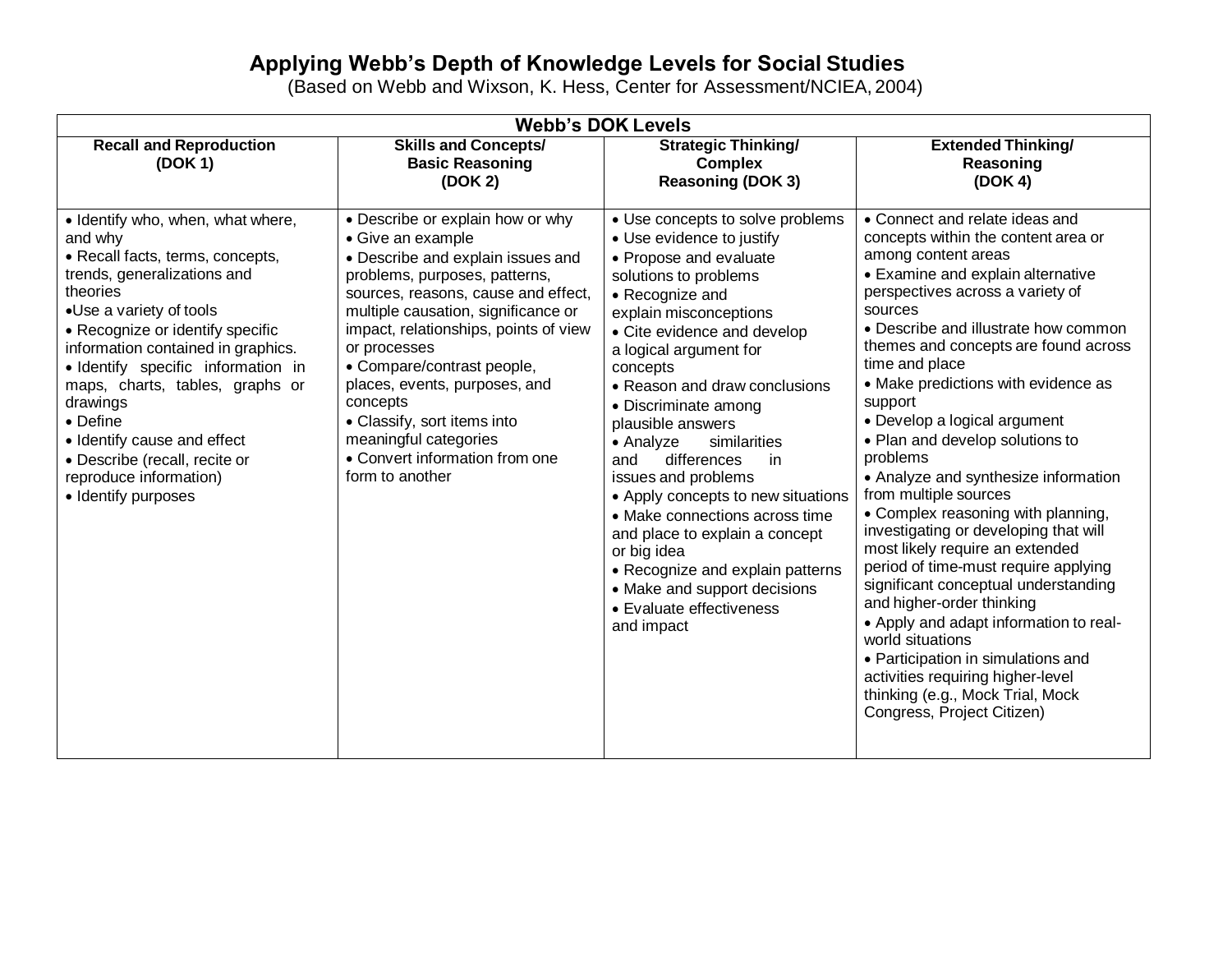# **FINE ARTS**

# **MUSIC**

# DOK<sub>1</sub>

Students at DOK 1 are able to recall facts, terms, musical symbols, and basic musical concepts, and to identify specific information contained in music (e.g., pitch names, rhythmic duration, voice and instrument classification, music history).

# DOK 2

Students at DOK 2 engage in mental processing beyond recalling or reproducing a response. Students begin to apply pitch relationships while singing (e.g., so-do), perform accurately on an instrument, and begin to self-assess their own performance. They apply correct fingerings, bowings and stickings, and interpret notation. They can explain and interpret contrasting styles and genres. Students can hear and recognize basic forms (e.g., ABA, strophic), intervals, and rhythmic patterns. Students will sight-read independently.

# DOK<sub>3</sub>

In DOK 3, students demonstrate more complex and abstract thinking in their musical performance. Students play or sing in a group, responding to the cues of the conductor. In this situation, they will use aural skills to blend, balance, and sing/play in-tune; apply pitch and rhythmic accuracy; express elements, articulation, diction, and phrasing. Students begin to play independent parts in an ensemble. They can compose a simple melody in a given key, and improvise over static harmony (e.g., play mallet instruments over a bordun or improvise over a single chord). Students use music theory knowledge to analyze chords/harmonies, realize figured bass and interpret jazz chords.

## DOK 4

DOK 4 requires complex reasoning that includes planning, investigating, and/or analyzing results. Students compose in two or more voices, which requires the application of harmony, voice leading, and chord progressions. When improvising, students respond to chord changes and develop complex phrases. They rehearse and perform solos with or without accompaniment or in non-conducted ensembles, in which they are required to make individual informed decisions about style, balance, and expressive elements.

## **DANCE**

A variety of dance genres (e.g., folk, ballroom/social, square, contra, ballet, modern, jazz, tap, hip hop, ethnic) can be used to develop depth-ofknowledge at any grade or ability level.

# DOK<sub>1</sub>

Students may be asked to perform basic dance movements in a variety of genres or mimic the teacher or electronic media/video. These types of movement do not require previous dance training.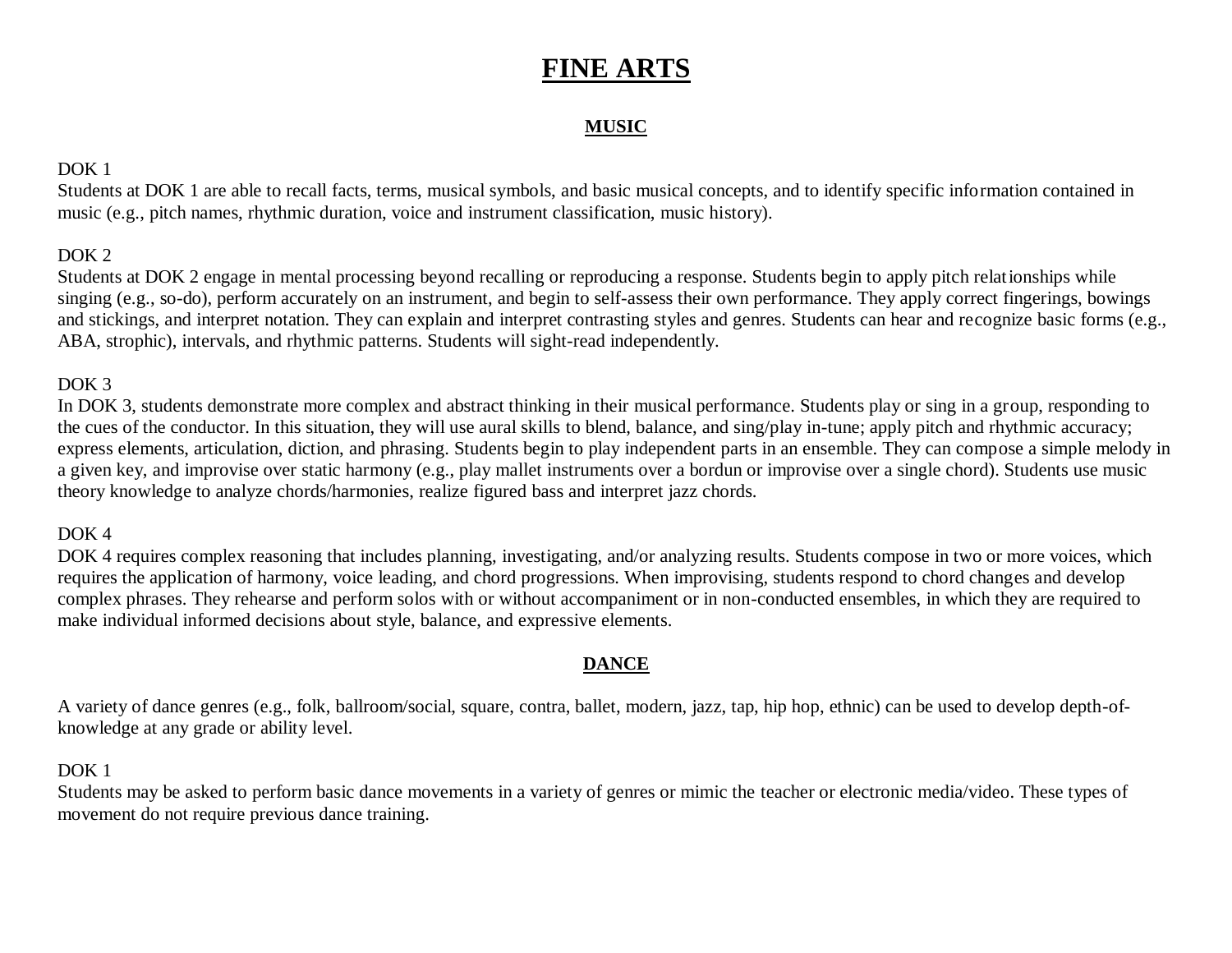# DOK<sub>2</sub>

Students may apply concepts of proper movement technique as it relates to the style of dance. Students develop body awareness (e.g., shape, space, timing, rhythm and force). Students explore how to alter movements so kinesthetic and visual differentiation is felt and viewed. Students begin to describe the movement they are seeing.

# DOK<sub>3</sub>

Students utilize more independent thinking and action to execute dance movement with proper technique and qualitative distinction (e.g., elements and qualities of movement). Improvisation may be performed as an individual, with a partner, or in a group. Students are able to make assessments of self and others through value statements.

#### DOK<sub>4</sub>

Students use awareness of physical movement and aspects of dance as an art from to create and critique original choreographed dances. Movement expresses meaning of ideas, themes and concepts. Students address how movement choices clarify expression of ideas. Students may incorporate use of music/sound, costuming, props, and lighting to support their solo or group work. Students review and revise their work throughout the creative process to enhance the final choreography.

# **VISUAL ART**

#### DOK 1

Students at DOK 1 are able to define and describe the use of art elements, principles, style, media, and/or techniques. They can identify the function of art in a culture, and make connections between visual art and other content areas.

#### DOK 2

Students at DOK 2 can make examples of and compare and contrast art elements, principles, style, media, and/or techniques through guided practice. They can compare and contrast art elements, principles, style, subject matter, theme, media, and techniques in two works of art.

#### DOK<sub>3</sub>

Students at DOK 3 create original artwork within a set of teacher-directed parameters which could include subject matter, theme, historical style, elements and principles, media, and/or technique. They can express a personal point of view through the creation of artwork, and create art that serves a purpose in society (e.g., fine crafts, graphic design; group identity; social, cultural or political commentary. Students justify artistic decisions and analyze and evaluate the effectiveness of communicating meaning in art.

#### DOK 4

Students at DOK 4 select a topic of personal interest as a theme/subject for creation of art and define an artistic problem. The conduct research using a variety of sources (e.g., print materials, photographs, internet, and historical exemplars) and develop ideas through a series of studies. They choose and use elements, principles, style, media, and techniques that will best express the intended meaning. Students can write an artist's statement that explains and defends artistic decisions. Students develop and defend personal answers to aesthetic questions: "What is the nature of art?" "What is beauty?" and "Who decides what makes something art?" They draw and defend conclusions about how art is influenced by and influences culture/history.